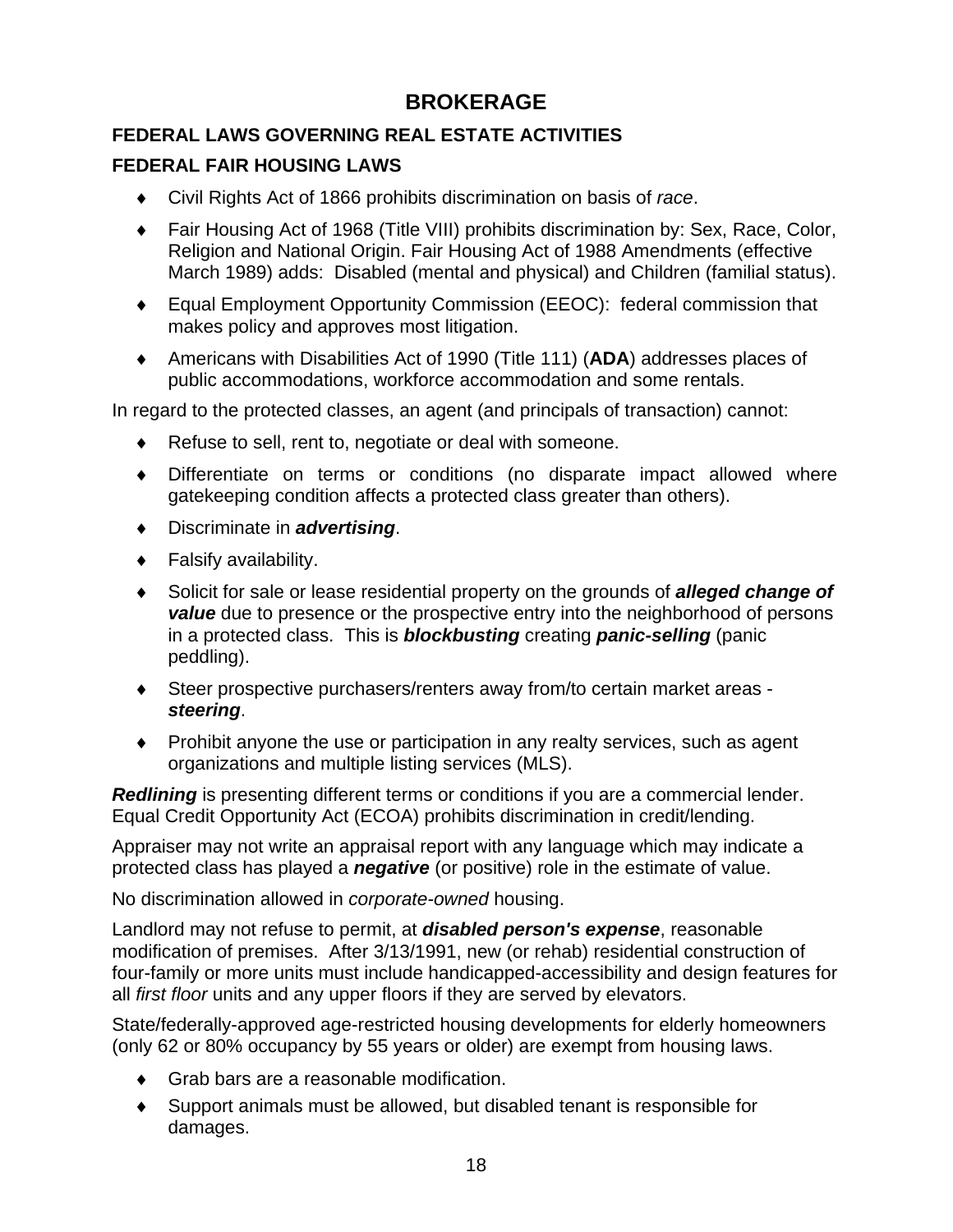- ♦ Disabled tenant must be given convenient parking and first floor units if available.
- ♦ Apartment complexes cannot be segregated into all adult or all family areas.
- ♦ Agent saying: "We can sell your home quickly while prices are still high" *may* be guilty of **blockbusting**.

Exemptions (situations in which Fair Housing Laws will not apply)

- ♦ A private individual who owns 3 or fewer single-family houses. Limited to one sale of income house every two-years.
- ♦ Rentals in *owner-occupied* two four family houses.
- ♦ Sale, rental or occupancy to its own members of dwellings owned or operated by a *religious organization* for non-commercial purposes if membership in that religion is not based on exclusion of protected classes.
- ♦ Sale, rental or occupancy to its own members of lodgings owned or operated by a *private club* for non-commercial purposes. (If the private club owned a motel or convention facility, the club's commercial activities are under the Fair Housing laws.)
- ♦ *No* exemptions allowed on basis of **race**. No refusal for family in rentals because of lead paint. *No* exemptions allowed if a **real estate agent** is used in the transaction. *No* exemptions allowed if discriminatory **advertising** is used

### Enforcement

- ♦ A federal complaint must be made within **one year**; anyone, including real estate agent can bring complaint; "testing" is allowed; investigated by Office of Fair Housing and Equal Opportunity (FHEO), part of Department of Housing and Urban Development (HUD), and/or bring action in local, state or federal court. One procedure provides for a hearing before an Administrative Law Judge (ALJ) who may award actual damages and legal relief. **Penalties: u**p to **\$19,787** for the first offense, **\$49,467** for the second offense, and **\$98,935** for the third offense
- ♦ An Equal Housing Opportunity poster: Supplied by HUD and *must* be posted conspicuously in every real estate office (any place where a dwelling is offered for sale or rent).

## **Do-Not-Call, Privacy, Anti-Trust**

- ♦ FTC National Do-Not-Call Registry (Do Not Call Implementation Act of 2003) allows buyer agent to call for sale by owner (FSBO), but not to solicit residential seller for hiring. List of numbers protected from disclosure for other reasons under **Privacy Act of 1974**. Fines of up to \$16,000. Existing relationships (under 18 months) are exceptions.
- ♦ Commissions are determined by the seller and broker (not multiple listing service). Uniform commissions among agencies imply price fixing which is against the **Sherman Anti-Trust Act**. Legally there can be no such thing as a set or standard commission among agencies. Price matching (lowering your price to meet a competitor's is legal).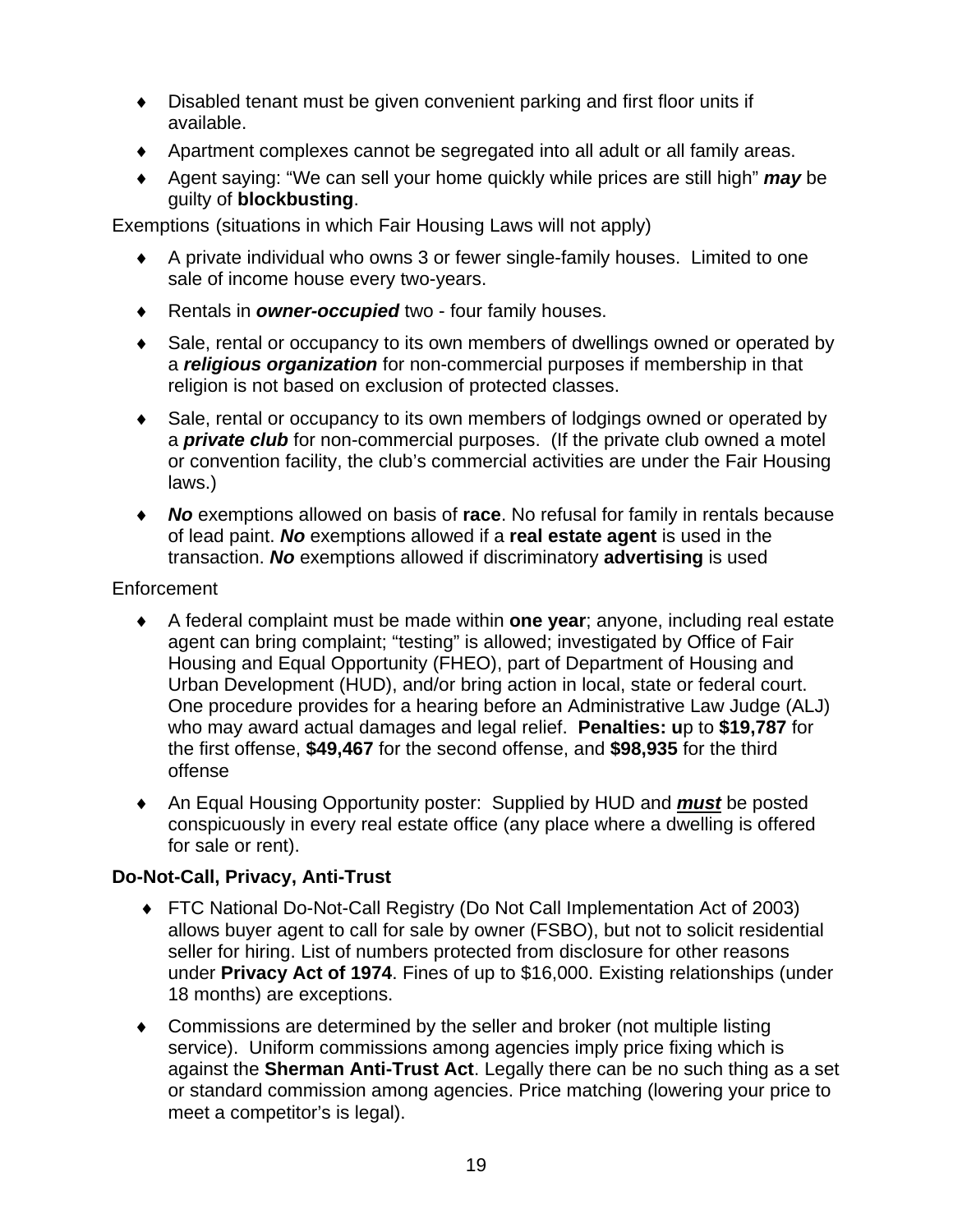# **TRUTH-IN-LENDING (REGULATION Z OR TILA)**

A law enforced by Federal Trade Commission (FTC).

- Purpose: To provide full disclosure by lenders of all costs of credit. This gives public a method of comparing various lenders.
- Method: It informs borrower of total cost of credit expressed in total dollars. These dollars are then expressed as an ANNUAL PERCENTAGE RATE (APR).

Annual percentage rate (APR) includes: interest rate, points, loan fees, finder's fees, and disclosure of any mortgage prepayment penalties. The APR does not include municipal taxes and attorney fees, credit reports, appraisal fees, survey fees, and other closing expenses.

The law covers any person or firm offering to extend credit in the ordinary course of business. Middlepersons such as mortgage brokers are also included.

Truth-In-Lending (TIL) law applies only to *consumer* loans.

Allows rescission by consumer within 3 business days for certain loans (not first mortgages for homes).

### **EXCLUDES**:

- $\triangleright$  Commercial loans
- $\triangleright$  Construction loans to builders
- $\triangleright$  RE agents do not come under this law unless they receive a fee for arranging credit
- $\triangleright$  P&S because it is a realty contract, not instruments of credit
- $\triangleright$  Seller financing
- $\triangleright$  Buyer buying subject to existing mortgage

### **ADVERTISING**

If specific credit terms are used, all terms and APR must be disclosed. Example: Financing available with 10% down. Advertising which does not trigger the APR requirements are: liberal terms, low downpayment, VA/FHA available, financing available at low interest rates

### **REAL ESTATE SETTLEMENT PROCEDURES ACT (RESPA)**

Covers nature and costs of settlement services. It includes a Loan Estimate for TILA and RESPA given to potential borrowers within three working days of loan application (working days based on lender being open substantially for business). Closing Disclosure (all known charges under TILA and RESPA) must be given to buyer at least three working days before closing (working days based on federal recognized days). Combined forms known as TRID (TILA-RESPA integrated disclosures). Kickbacks and unearned fees through referrals are prohibited. The lender is responsible for reporting the transaction to the IRS.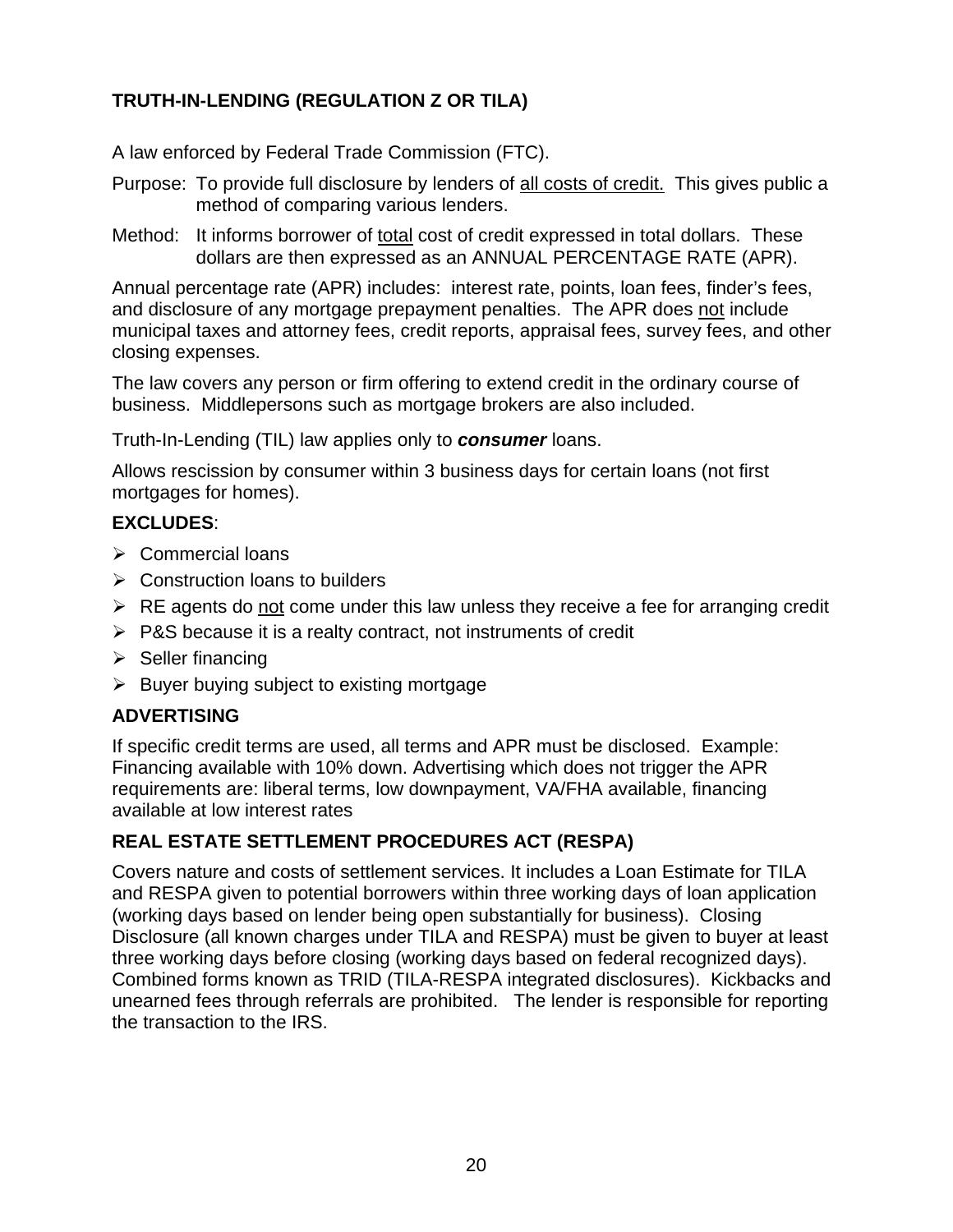## **ESCROW/TRUST ACCOUNTS**

- The only person legally entitled to hold a deposit is **seller**. Usually parties agree seller's broker will hold it in escrow until closing. Broker does not have to do this – it is an accommodation for client. Deposits must be immediately deposited. Broker shall be responsible for such money with proper accounting, but has no personal claim to it. The account may be interest or non-interest bearing. If interest bearing, parties agree who gets the interest.
- ♦ Escrow records shall indicate the date and from whom broker received the money, date deposited, check number, date of withdrawal and name of the person receiving it, and other pertinent information concerning the transaction. Every broker shall also keep a copy of each check deposited into and withdrawn from the account for **three years** from the date of issuance. All funds and records shall be subject to inspection by the Board.
- ♦ A salesperson shall immediately turn over all deposit money received to the employing broker. No salesperson shall at any time hold client funds.
- ♦ A rejected or withdrawn offer and deposit must be returned to offeror.
- ♦ The form of deposit (cash, check, note or anything of value) must be clearly shown on all offers and sales contracts.
- ♦ Broker may not bring uncashed checks to closing. That means the checks have not cleared. Broker may not *commingle* escrow money with broker's own accounts.
- ♦ Escrow funds held by broker as *escrowee* or *escrow agent* have absolutely nothing to do with broker's commission, although seller and buyer can give permission for some or all of the deposit to be converted at closing to commission money.
- ♦ Both buyer and seller must agree when money is removed from escrow. A dispute requires a court order or settlement by the parties, not the discretion of the broker.

### **ADVERTISING**

- $\bullet$  Includes all written and verbal communication newspapers, flyers, circulars, business cards, signs, internet/social media, and verbal statements
- ♦ A broker shall not engage in false or misleading advertising. Records of advertising must be kept to prove property was available – no bait and switch.
- ♦ **Blind Advertising Prohibited** Broker ads must include name of broker. Salespeople are prohibited from advertising under their own name but ads may name a salesperson as the contact for the agency.
- ♦ **Discriminatory Advertising Prohibited** No ad shall indicate directly or indirectly unlawful discrimination against a protected class.